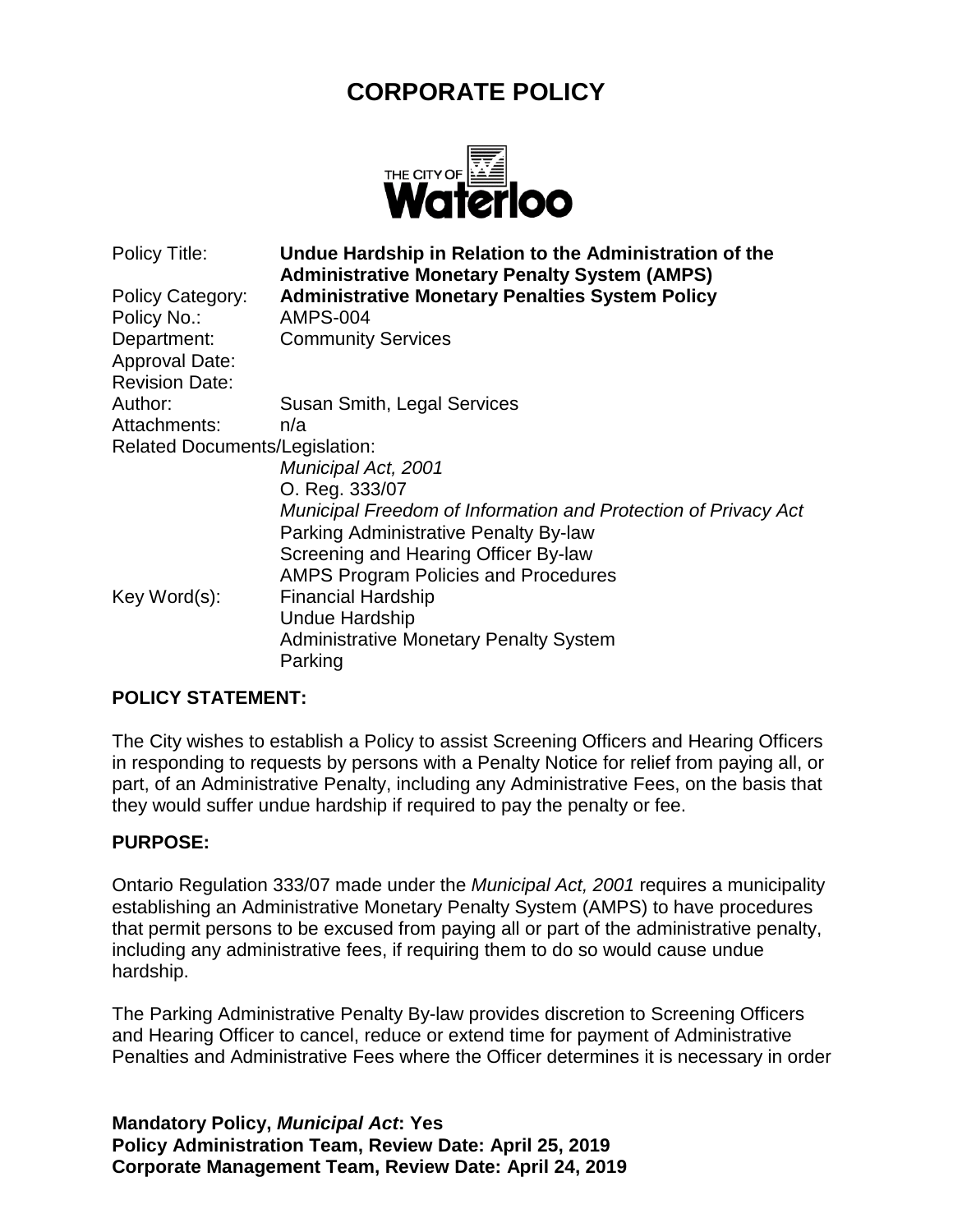to reduce undue hardship. This Policy is intended to provide guidelines to Screening Officers and Hearing Officers in exercising their discretion in accordance with the Bylaw. It is not intended to provide criteria for establishing undue hardship in respect of other City programs or services.

## **DEFINITIONS:**

"Administrative Fee" means any fee specified in the Parking Administrative Penalty Bylaw;

"Administrative Penalty" means an administrative penalty established by the Parking Administrative Penalty By-law for a contravention of a Designated By-law as defined therein;

"AMPS" means Administrative Monetary Penalty System;

"City" means The Corporation of the City of Waterloo;

"Financial Hardship" means a significant financial difficulty or expense and focuses on the resources and circumstances of the Person owing an Administrative Penalty or Administrative Fee, in relation to the cost or difficult of paying the Administrative Penalty or Administrative Fee;

"Hearing Officer" means any person who is appointed by the City from time to time pursuant to the Screening and Hearing Officer by-law, to perform the functions of a Hearing Officer in accordance with the Screening and Hearing Officer By-law and the Parking Administrative Penalty By-law;

"Hearing Decision" means a notice which contains the decision of a Hearing Officer, as set out in Section 6.14 of the Parking Administrative Penalty By-law;

"Hearing Review" means the process related to review of a screening decision, as set out in section 6.0 of the Parking Administrative Penalty By-law;

"*Municipal Freedom of Information and Protection of Privacy Act*" means the Municipal Freedom of Information and Protection of Privacy Act, R.S.O. 1990. c. M. 56, as amended from time to time, or any successor thereof;

"Parking Administrative Penalty By-law" means the by-law passed by the City to establish administrative penalties for parking, as amended from time to time, or any successor thereof;

"Penalty Notice" means a penalty notice as described in Section 4.0 of the Parking Administrative Penalty By-law;

"Person" includes an individual or a corporation;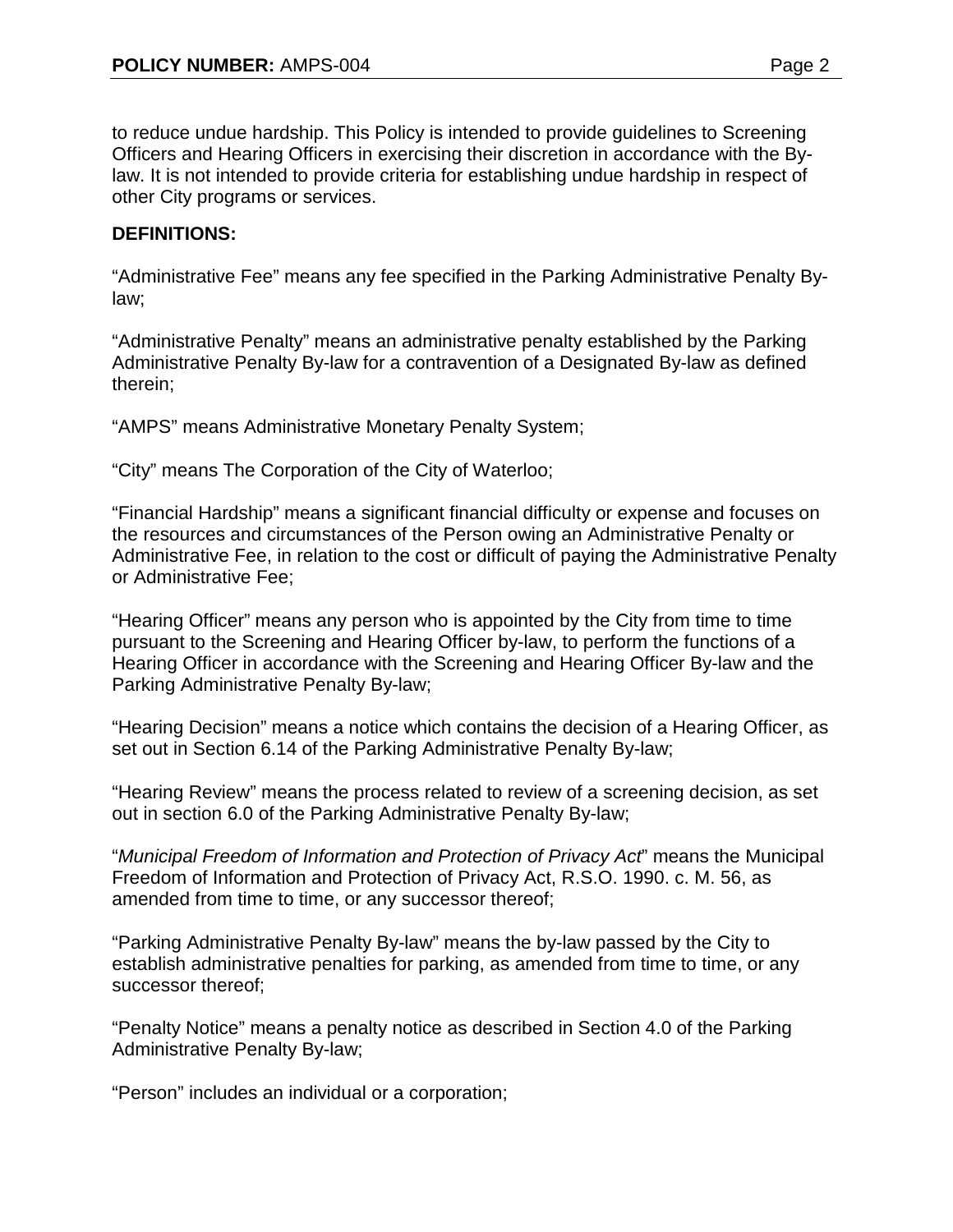"Records Retention By-law" means the by-law passed by the City providing for the classification retention and disposition of records in the City of Waterloo, as amended from time to time, or any successor thereof;

"Screening Review" means the process related to review of a Penalty Notice, as set out in section 5.0 of the Parking Administrative Penalty By-law;

"Screening Decision" means a notice which contains the decision of a Screening Officer, as set out in Section 5.8 of the Parking Administrative Penalty By-law;

"Screening Officer" means any person appointed by the City from time to time pursuant to the Screening and Hearing Officer By-law, to perform the functions of a Screening Officer in accordance with the Screening and Hearing Officer By-law and the Parking Administrative Penalty By-law; and

"Undue Hardship" means financial hardship, or other extenuating circumstances based on compassionate grounds

# **SCOPE:**

This Policy applies to Screening Officers and Hearing Officers in the conduct of a Screening Review and a Hearing Review, respectively, pursuant to the Parking Administrative Penalty By-law.

# **POLICY COMMUNICATION:**

- (a) This Policy will be posted on the City's website and intranet.
- (b) Employees will be advised of the new Policy via distribution to the Operational Leadership Team and Corporate Management Team; and
- (c) This Policy shall form part of the orientation for all Screening Officers, Hearing Officers and AMPS enforcement and administration employees

# **POLICY:**

1.1 Process

In accordance with the Parking Administrative Penalty By-law, a Screening Officer or Hearing Officer:

(a) May cancel, reduce or extend the time for payment of an Administrative Penalty and/or any Administrative Fee, where the Screening Officer or Hearing Officer is satisfied, on a balance of probabilities, that the cancellation, reduction or extension of time for payment is necessary to reduce Undue Hardship; and